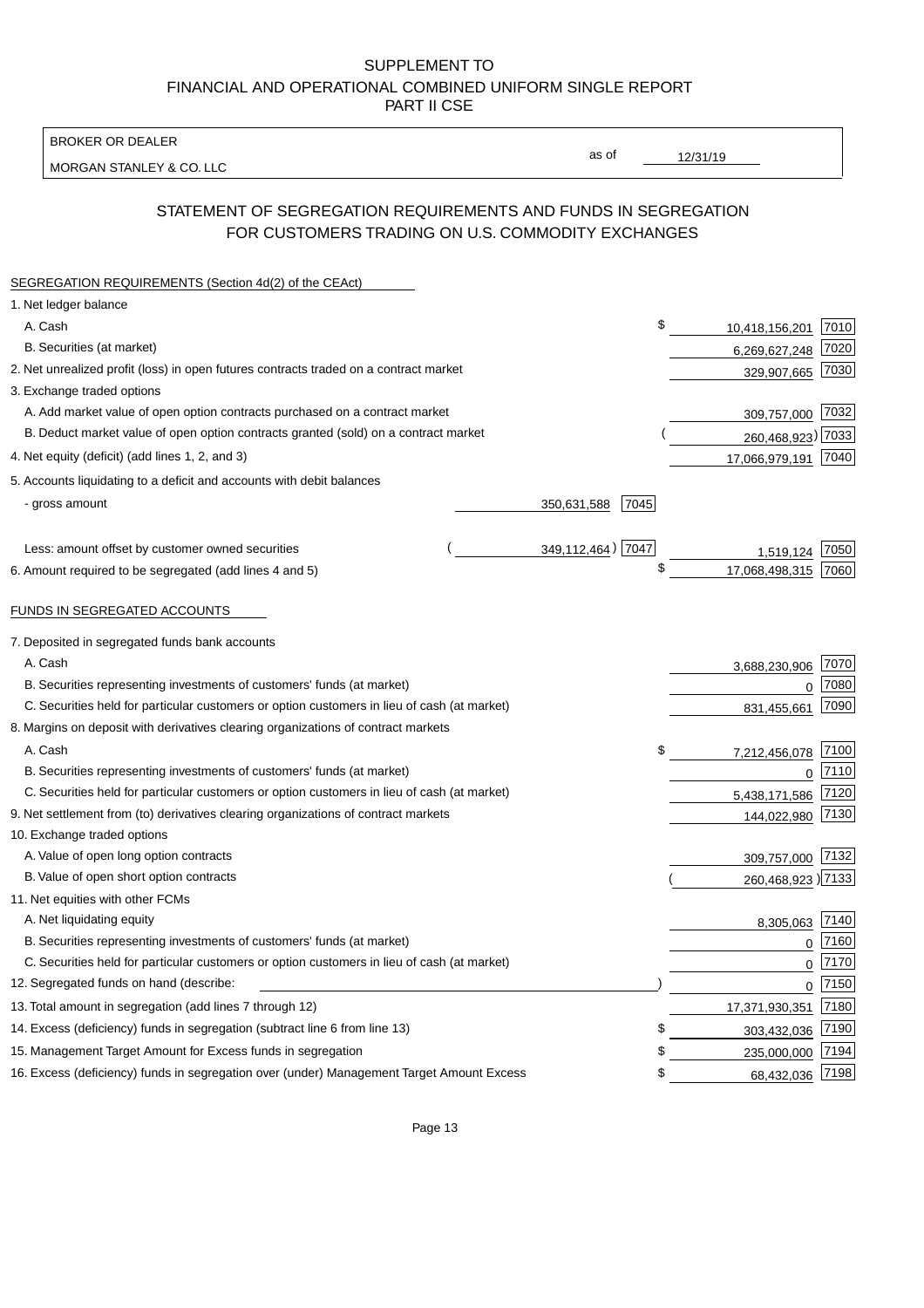| <b>BROKER OR DEALER</b>                                                                                  | as of               |                     |
|----------------------------------------------------------------------------------------------------------|---------------------|---------------------|
| MORGAN STANLEY & CO. LLC                                                                                 | 12/31/19            |                     |
| STATEMENT OF SEGREGATION REQUIREMENTS AND FUNDS IN SEGREGATION<br>FOR CUSTOMERS' DEALER OPTIONS ACCOUNTS |                     |                     |
| 1. Amount required to be segregated in accordance<br>with Commission regulation 32.6                     | \$                  | $\frac{0}{2}$  7200 |
| 2. Funds in segregated accounts                                                                          |                     |                     |
| \$<br>A. Cash                                                                                            | $ 7210$<br>$\Omega$ |                     |
| B. Securities (at market)<br>C. Total                                                                    | 7220<br>$\Omega$    | 7230                |
| 3. Excess (deficiency) funds in segregation                                                              |                     |                     |
| (subtract line 2.C from line 1)                                                                          |                     | 0 7240              |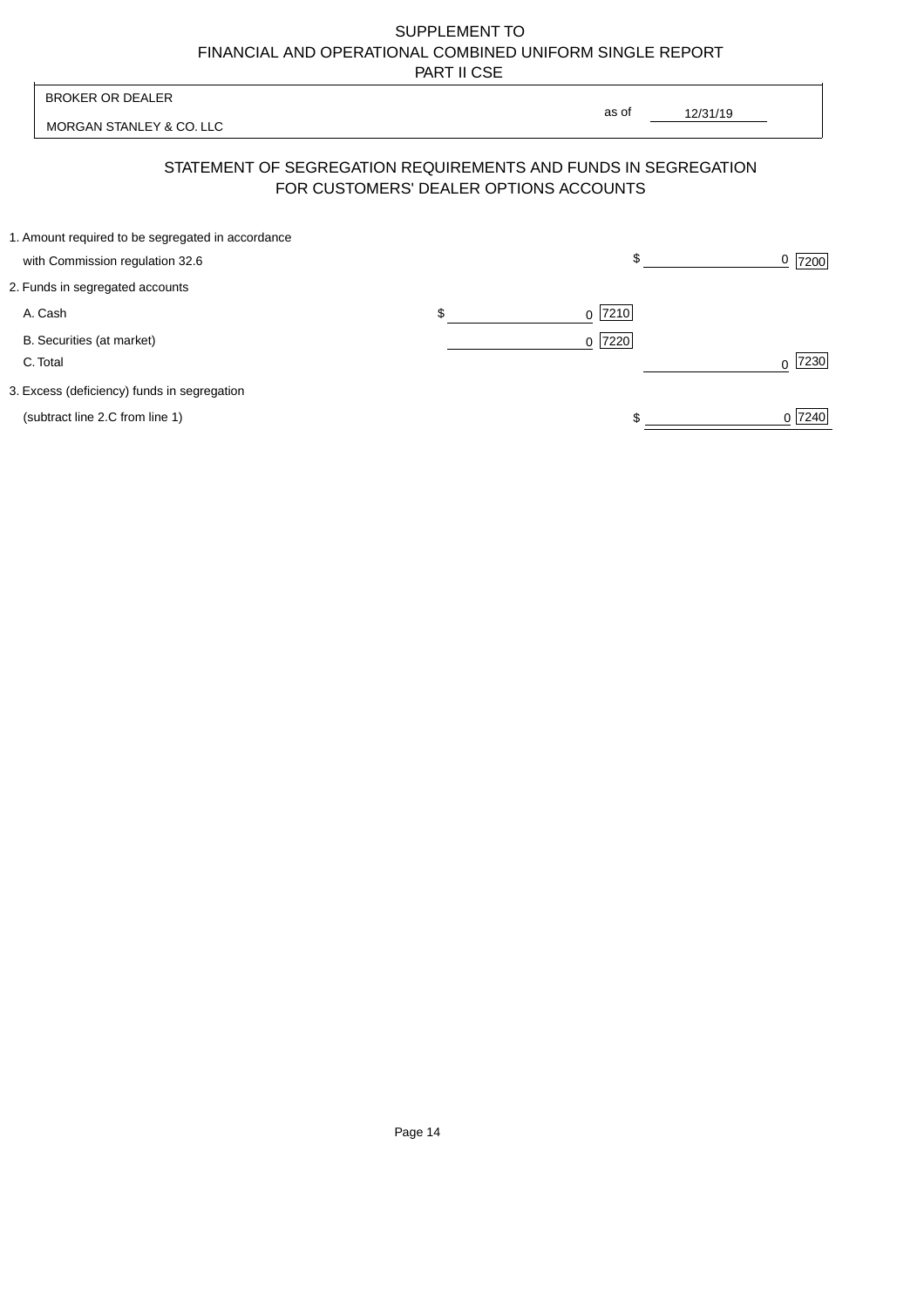PART II CSE

| BROKER OR DEALER         |       |          |
|--------------------------|-------|----------|
| MORGAN STANLEY & CO. LLC | as of | 12/31/19 |
|                          |       |          |

### STATEMENT OF SECURED AMOUNTS AND FUNDS HELD IN SEPARATE ACCOUNTS PURSUANT TO COMMISSION REGULATION 30.7

#### FOREIGN FUTURES AND FOREIGN OPTIONS SECURED AMOUNTS

| Amount required to be set aside pursuant to law, rule or regulation of a foreign government<br>or a rule of a self-regulatory organization authorized thereunder |                     | \$<br>0             | 7305 |
|------------------------------------------------------------------------------------------------------------------------------------------------------------------|---------------------|---------------------|------|
| 1. Net ledger balance - Foreign Futures and Foreign Option Trading - All Customers                                                                               |                     |                     |      |
| A. Cash                                                                                                                                                          |                     | \$<br>3,087,759,501 | 7315 |
| B. Securities (at market)                                                                                                                                        |                     | 2,191,559,033       | 7317 |
| 2. Net unrealized profit (loss) in open futures contracts traded on a foreign board of trade                                                                     |                     | (67, 607, 514)      | 7325 |
| 3. Exchange traded options                                                                                                                                       |                     |                     |      |
| A. Market value of open option contracts purchased on a foreign board of trade                                                                                   |                     | 2,789,029           | 7335 |
| B. Market value of open contracts granted (sold) on a foreign board of trade                                                                                     |                     | (5,359,422)         | 7337 |
| 4. Net equity (deficit) (add lines 1. 2. and 3.)                                                                                                                 |                     | \$<br>5,209,140,627 | 7345 |
| 5. Accounts liquidating to a deficit and accounts with                                                                                                           |                     |                     |      |
| debit balances - gross amount                                                                                                                                    | 7351<br>150,547,234 |                     |      |
| Less: amount offset by customer owned securities                                                                                                                 | 149,194,833) 7352   | 1,352,401           | 7354 |
| 6. Amount required to be set aside as the secured amount - Net Liquidating Equity Method (add lines 4 and 5)                                                     |                     | \$<br>5,210,493,028 | 7355 |
| 7. Greater of amount required to be set aside pursuant to foreign jurisdiction (above) or line 6.                                                                |                     | \$<br>5,210,493,028 | 7360 |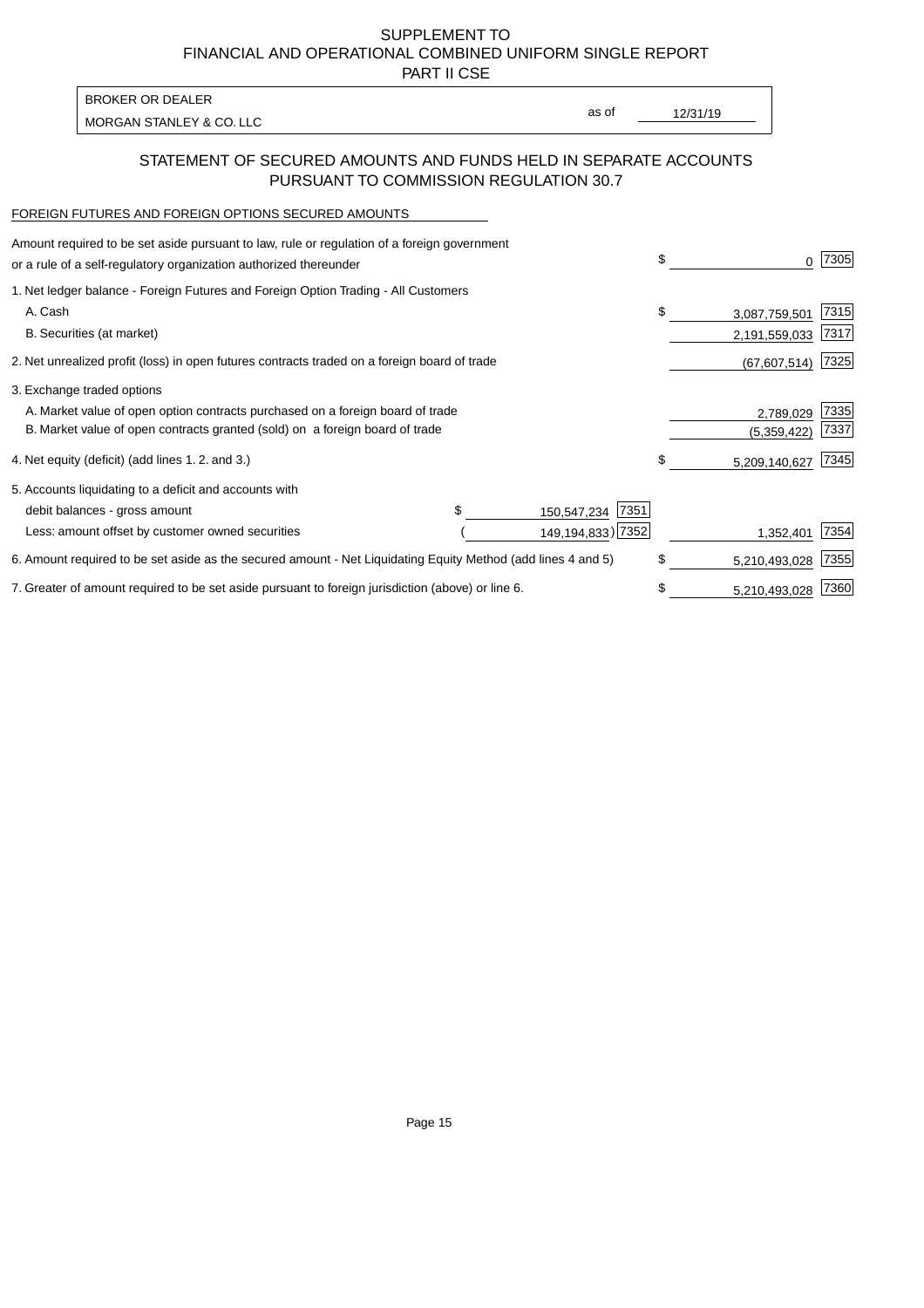BROKER OR DEALER

MORGAN STANLEY & CO. LLC

12/31/19 as of

# STATEMENT OF SECURED AMOUNTS AND FUNDS HELD IN SEPARATE ACCOUNTS PURSUANT TO COMMISSION REGULATION 30.7

#### FUNDS DEPOSITED IN SEPARATE REGULATION 30.7 ACCOUNTS

| \$<br>A. Banks located in the United States<br>593,419,685 7500<br>B. Other banks qualified under Regulation 30.7<br>7510<br>344,602,402 7520 \$<br>938,022,087 7530<br>Name(s):<br>2. Securities<br>\$<br>A. In safekeeping with banks located in the United States<br>260,579,204 7540<br>B. In safekeeping with other banks qualified under Regulation 30.7<br>7550<br>$0$ 7560<br>260,579,204 7570<br>Name(s):<br>3. Equities with registered futures commission merchants<br>A. Cash<br>\$<br>7580<br>7,542,797<br><b>B.</b> Securities<br>$0$ 7590<br>7600<br>C. Unrealized gain (loss) on open futures contracts<br>4,766,525<br>$0$ 7610<br>D. Value of long option contracts<br>$0)$ 7615<br>12,309,322 7620<br>E. Value of short option contracts<br>4. Amounts held by clearing organizations of foreign boards of trade<br>Name(s):<br>7630<br>A. Cash<br>\$<br>0 7640<br>$0$ 7650<br><b>B.</b> Securities<br>C. Amount due to (from) clearing organizations - daily variation<br>$0$ 7660<br>D. Value of long option contracts<br>0 7670<br>$_0$ ) 7675<br>$0^{7680}$<br>E. Value of short option contracts<br>5. Amounts held by members of foreign boards of trade<br>Name(s):<br>7690<br>\$<br>A. Cash<br>2,336,540,442 7700<br><b>B.</b> Securities<br>1,930,979,829 7710<br>C. Unrealized gain (loss) on open futures contracts<br>(72,374,039) 7720<br>D. Value of long option contracts<br>2,789,029 7730<br>$(5,359,422)$ <sup>)</sup> 7735<br>E. Value of short option contracts<br>4,192,575,839 7740<br>6. Amounts with other depositories designated by a foreign board of trade<br>7750<br>Name(s):<br>$0$ 7760<br>7. Segregated funds on hand (describe:<br>0 7765<br>5,403,486,452 7770<br>8. Total funds in separate section 30.7 accounts<br>9. Excess (deficiency) set Aside Funds for Secured Amount (subtract Line 7 Secured<br>192,993,424 7380<br>\$<br>Statement page 15 from Line 8)<br>140,000,000 7780<br>10. Management Target Amount for Excess funds in separate section 30.7 accounts<br>\$<br>52,993,424 7785<br>11. Excess (deficiency) funds in separate 30.7 accounts over (under) Management Target<br>\$ | 1. Cash in banks |  |  |
|-----------------------------------------------------------------------------------------------------------------------------------------------------------------------------------------------------------------------------------------------------------------------------------------------------------------------------------------------------------------------------------------------------------------------------------------------------------------------------------------------------------------------------------------------------------------------------------------------------------------------------------------------------------------------------------------------------------------------------------------------------------------------------------------------------------------------------------------------------------------------------------------------------------------------------------------------------------------------------------------------------------------------------------------------------------------------------------------------------------------------------------------------------------------------------------------------------------------------------------------------------------------------------------------------------------------------------------------------------------------------------------------------------------------------------------------------------------------------------------------------------------------------------------------------------------------------------------------------------------------------------------------------------------------------------------------------------------------------------------------------------------------------------------------------------------------------------------------------------------------------------------------------------------------------------------------------------------------------------------------------------------------------------------------------------------------------------------------------------------------------------------------------------------|------------------|--|--|
|                                                                                                                                                                                                                                                                                                                                                                                                                                                                                                                                                                                                                                                                                                                                                                                                                                                                                                                                                                                                                                                                                                                                                                                                                                                                                                                                                                                                                                                                                                                                                                                                                                                                                                                                                                                                                                                                                                                                                                                                                                                                                                                                                           |                  |  |  |
|                                                                                                                                                                                                                                                                                                                                                                                                                                                                                                                                                                                                                                                                                                                                                                                                                                                                                                                                                                                                                                                                                                                                                                                                                                                                                                                                                                                                                                                                                                                                                                                                                                                                                                                                                                                                                                                                                                                                                                                                                                                                                                                                                           |                  |  |  |
|                                                                                                                                                                                                                                                                                                                                                                                                                                                                                                                                                                                                                                                                                                                                                                                                                                                                                                                                                                                                                                                                                                                                                                                                                                                                                                                                                                                                                                                                                                                                                                                                                                                                                                                                                                                                                                                                                                                                                                                                                                                                                                                                                           |                  |  |  |
|                                                                                                                                                                                                                                                                                                                                                                                                                                                                                                                                                                                                                                                                                                                                                                                                                                                                                                                                                                                                                                                                                                                                                                                                                                                                                                                                                                                                                                                                                                                                                                                                                                                                                                                                                                                                                                                                                                                                                                                                                                                                                                                                                           |                  |  |  |
|                                                                                                                                                                                                                                                                                                                                                                                                                                                                                                                                                                                                                                                                                                                                                                                                                                                                                                                                                                                                                                                                                                                                                                                                                                                                                                                                                                                                                                                                                                                                                                                                                                                                                                                                                                                                                                                                                                                                                                                                                                                                                                                                                           |                  |  |  |
|                                                                                                                                                                                                                                                                                                                                                                                                                                                                                                                                                                                                                                                                                                                                                                                                                                                                                                                                                                                                                                                                                                                                                                                                                                                                                                                                                                                                                                                                                                                                                                                                                                                                                                                                                                                                                                                                                                                                                                                                                                                                                                                                                           |                  |  |  |
|                                                                                                                                                                                                                                                                                                                                                                                                                                                                                                                                                                                                                                                                                                                                                                                                                                                                                                                                                                                                                                                                                                                                                                                                                                                                                                                                                                                                                                                                                                                                                                                                                                                                                                                                                                                                                                                                                                                                                                                                                                                                                                                                                           |                  |  |  |
|                                                                                                                                                                                                                                                                                                                                                                                                                                                                                                                                                                                                                                                                                                                                                                                                                                                                                                                                                                                                                                                                                                                                                                                                                                                                                                                                                                                                                                                                                                                                                                                                                                                                                                                                                                                                                                                                                                                                                                                                                                                                                                                                                           |                  |  |  |
|                                                                                                                                                                                                                                                                                                                                                                                                                                                                                                                                                                                                                                                                                                                                                                                                                                                                                                                                                                                                                                                                                                                                                                                                                                                                                                                                                                                                                                                                                                                                                                                                                                                                                                                                                                                                                                                                                                                                                                                                                                                                                                                                                           |                  |  |  |
|                                                                                                                                                                                                                                                                                                                                                                                                                                                                                                                                                                                                                                                                                                                                                                                                                                                                                                                                                                                                                                                                                                                                                                                                                                                                                                                                                                                                                                                                                                                                                                                                                                                                                                                                                                                                                                                                                                                                                                                                                                                                                                                                                           |                  |  |  |
|                                                                                                                                                                                                                                                                                                                                                                                                                                                                                                                                                                                                                                                                                                                                                                                                                                                                                                                                                                                                                                                                                                                                                                                                                                                                                                                                                                                                                                                                                                                                                                                                                                                                                                                                                                                                                                                                                                                                                                                                                                                                                                                                                           |                  |  |  |
|                                                                                                                                                                                                                                                                                                                                                                                                                                                                                                                                                                                                                                                                                                                                                                                                                                                                                                                                                                                                                                                                                                                                                                                                                                                                                                                                                                                                                                                                                                                                                                                                                                                                                                                                                                                                                                                                                                                                                                                                                                                                                                                                                           |                  |  |  |
|                                                                                                                                                                                                                                                                                                                                                                                                                                                                                                                                                                                                                                                                                                                                                                                                                                                                                                                                                                                                                                                                                                                                                                                                                                                                                                                                                                                                                                                                                                                                                                                                                                                                                                                                                                                                                                                                                                                                                                                                                                                                                                                                                           |                  |  |  |
|                                                                                                                                                                                                                                                                                                                                                                                                                                                                                                                                                                                                                                                                                                                                                                                                                                                                                                                                                                                                                                                                                                                                                                                                                                                                                                                                                                                                                                                                                                                                                                                                                                                                                                                                                                                                                                                                                                                                                                                                                                                                                                                                                           |                  |  |  |
|                                                                                                                                                                                                                                                                                                                                                                                                                                                                                                                                                                                                                                                                                                                                                                                                                                                                                                                                                                                                                                                                                                                                                                                                                                                                                                                                                                                                                                                                                                                                                                                                                                                                                                                                                                                                                                                                                                                                                                                                                                                                                                                                                           |                  |  |  |
|                                                                                                                                                                                                                                                                                                                                                                                                                                                                                                                                                                                                                                                                                                                                                                                                                                                                                                                                                                                                                                                                                                                                                                                                                                                                                                                                                                                                                                                                                                                                                                                                                                                                                                                                                                                                                                                                                                                                                                                                                                                                                                                                                           |                  |  |  |
|                                                                                                                                                                                                                                                                                                                                                                                                                                                                                                                                                                                                                                                                                                                                                                                                                                                                                                                                                                                                                                                                                                                                                                                                                                                                                                                                                                                                                                                                                                                                                                                                                                                                                                                                                                                                                                                                                                                                                                                                                                                                                                                                                           |                  |  |  |
|                                                                                                                                                                                                                                                                                                                                                                                                                                                                                                                                                                                                                                                                                                                                                                                                                                                                                                                                                                                                                                                                                                                                                                                                                                                                                                                                                                                                                                                                                                                                                                                                                                                                                                                                                                                                                                                                                                                                                                                                                                                                                                                                                           |                  |  |  |
|                                                                                                                                                                                                                                                                                                                                                                                                                                                                                                                                                                                                                                                                                                                                                                                                                                                                                                                                                                                                                                                                                                                                                                                                                                                                                                                                                                                                                                                                                                                                                                                                                                                                                                                                                                                                                                                                                                                                                                                                                                                                                                                                                           |                  |  |  |
|                                                                                                                                                                                                                                                                                                                                                                                                                                                                                                                                                                                                                                                                                                                                                                                                                                                                                                                                                                                                                                                                                                                                                                                                                                                                                                                                                                                                                                                                                                                                                                                                                                                                                                                                                                                                                                                                                                                                                                                                                                                                                                                                                           |                  |  |  |
|                                                                                                                                                                                                                                                                                                                                                                                                                                                                                                                                                                                                                                                                                                                                                                                                                                                                                                                                                                                                                                                                                                                                                                                                                                                                                                                                                                                                                                                                                                                                                                                                                                                                                                                                                                                                                                                                                                                                                                                                                                                                                                                                                           |                  |  |  |
|                                                                                                                                                                                                                                                                                                                                                                                                                                                                                                                                                                                                                                                                                                                                                                                                                                                                                                                                                                                                                                                                                                                                                                                                                                                                                                                                                                                                                                                                                                                                                                                                                                                                                                                                                                                                                                                                                                                                                                                                                                                                                                                                                           |                  |  |  |
|                                                                                                                                                                                                                                                                                                                                                                                                                                                                                                                                                                                                                                                                                                                                                                                                                                                                                                                                                                                                                                                                                                                                                                                                                                                                                                                                                                                                                                                                                                                                                                                                                                                                                                                                                                                                                                                                                                                                                                                                                                                                                                                                                           |                  |  |  |
|                                                                                                                                                                                                                                                                                                                                                                                                                                                                                                                                                                                                                                                                                                                                                                                                                                                                                                                                                                                                                                                                                                                                                                                                                                                                                                                                                                                                                                                                                                                                                                                                                                                                                                                                                                                                                                                                                                                                                                                                                                                                                                                                                           |                  |  |  |
|                                                                                                                                                                                                                                                                                                                                                                                                                                                                                                                                                                                                                                                                                                                                                                                                                                                                                                                                                                                                                                                                                                                                                                                                                                                                                                                                                                                                                                                                                                                                                                                                                                                                                                                                                                                                                                                                                                                                                                                                                                                                                                                                                           |                  |  |  |
|                                                                                                                                                                                                                                                                                                                                                                                                                                                                                                                                                                                                                                                                                                                                                                                                                                                                                                                                                                                                                                                                                                                                                                                                                                                                                                                                                                                                                                                                                                                                                                                                                                                                                                                                                                                                                                                                                                                                                                                                                                                                                                                                                           |                  |  |  |
|                                                                                                                                                                                                                                                                                                                                                                                                                                                                                                                                                                                                                                                                                                                                                                                                                                                                                                                                                                                                                                                                                                                                                                                                                                                                                                                                                                                                                                                                                                                                                                                                                                                                                                                                                                                                                                                                                                                                                                                                                                                                                                                                                           |                  |  |  |
|                                                                                                                                                                                                                                                                                                                                                                                                                                                                                                                                                                                                                                                                                                                                                                                                                                                                                                                                                                                                                                                                                                                                                                                                                                                                                                                                                                                                                                                                                                                                                                                                                                                                                                                                                                                                                                                                                                                                                                                                                                                                                                                                                           |                  |  |  |
|                                                                                                                                                                                                                                                                                                                                                                                                                                                                                                                                                                                                                                                                                                                                                                                                                                                                                                                                                                                                                                                                                                                                                                                                                                                                                                                                                                                                                                                                                                                                                                                                                                                                                                                                                                                                                                                                                                                                                                                                                                                                                                                                                           |                  |  |  |
|                                                                                                                                                                                                                                                                                                                                                                                                                                                                                                                                                                                                                                                                                                                                                                                                                                                                                                                                                                                                                                                                                                                                                                                                                                                                                                                                                                                                                                                                                                                                                                                                                                                                                                                                                                                                                                                                                                                                                                                                                                                                                                                                                           |                  |  |  |
|                                                                                                                                                                                                                                                                                                                                                                                                                                                                                                                                                                                                                                                                                                                                                                                                                                                                                                                                                                                                                                                                                                                                                                                                                                                                                                                                                                                                                                                                                                                                                                                                                                                                                                                                                                                                                                                                                                                                                                                                                                                                                                                                                           |                  |  |  |
|                                                                                                                                                                                                                                                                                                                                                                                                                                                                                                                                                                                                                                                                                                                                                                                                                                                                                                                                                                                                                                                                                                                                                                                                                                                                                                                                                                                                                                                                                                                                                                                                                                                                                                                                                                                                                                                                                                                                                                                                                                                                                                                                                           |                  |  |  |